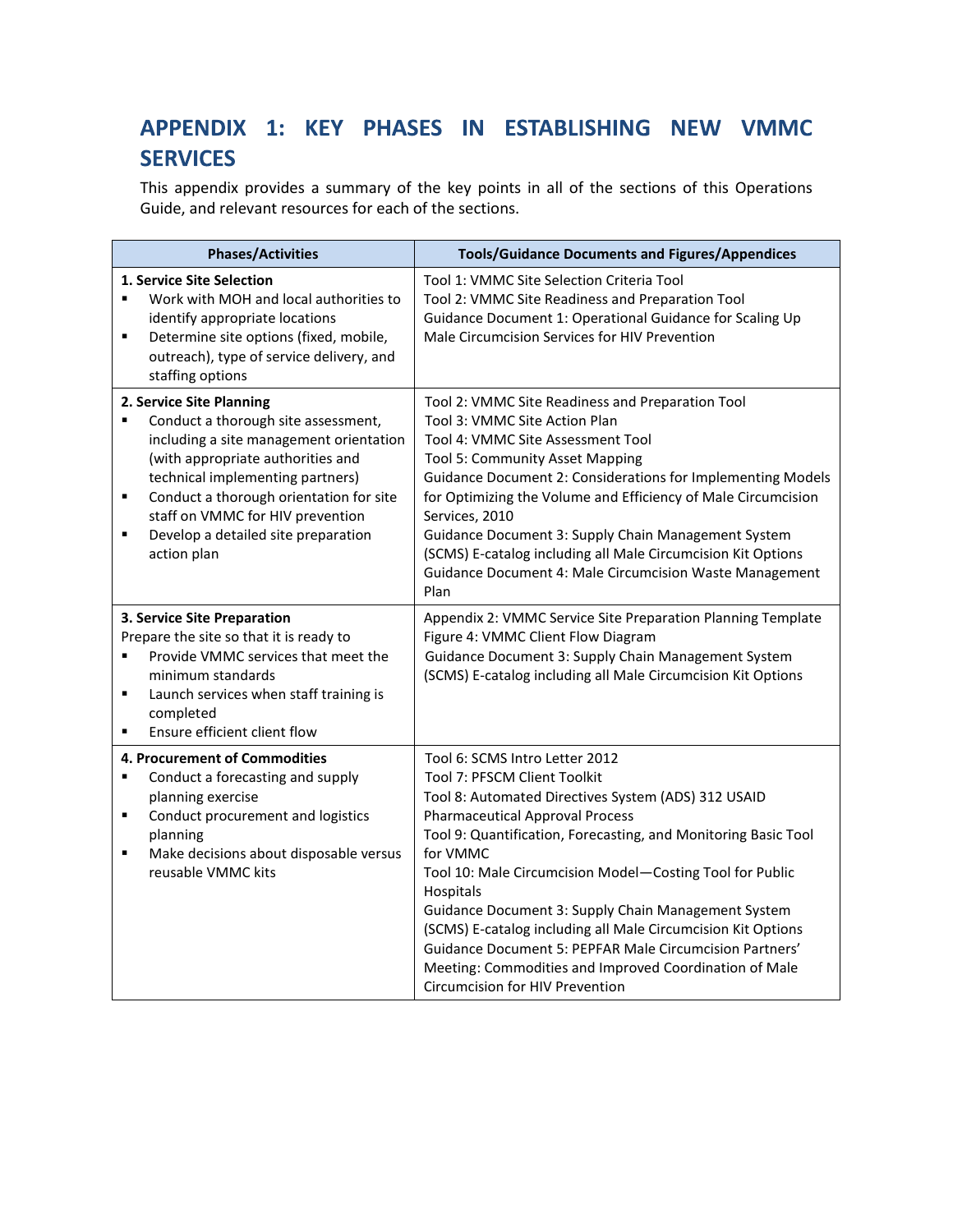|                                    | <b>Phases/Activities</b>                                                                                                                                                                                                                                                                                                                                                                                                                                                                                                                                           | <b>Tools/Guidance Documents and Figures/Appendices</b>                                                                                                                                                                                                                                                                                                                     |
|------------------------------------|--------------------------------------------------------------------------------------------------------------------------------------------------------------------------------------------------------------------------------------------------------------------------------------------------------------------------------------------------------------------------------------------------------------------------------------------------------------------------------------------------------------------------------------------------------------------|----------------------------------------------------------------------------------------------------------------------------------------------------------------------------------------------------------------------------------------------------------------------------------------------------------------------------------------------------------------------------|
| ٠<br>٠<br>٠<br>$\blacksquare$      | 5. Creating Demand<br>Provide the community with accurate<br>and complete information about VMMC<br><b>Build demand for VMMC</b><br>Provide all information necessary for<br>informed consent among eligible men<br>Ensure that supply of services is<br>appropriate to meet demand for<br>services                                                                                                                                                                                                                                                                | Tool 11: Communication Strategy for Voluntary Medical Male<br>Circumcision in Kenya<br>Appendix 3: Phases of VMMC-Related Communication<br>Tool 12: Communication Materials Adaptation Guide<br>Tool 13: A Guide to Working with the Media to Promote VMMC<br>in Kenya<br>Tool 14: VMMC Video Discussion Guide<br><b>Guidance Document 6: VMMC Demand Creation Toolkit</b> |
|                                    | <b>6. VMMC Skills Training</b><br>Ensure that VMMC service providers                                                                                                                                                                                                                                                                                                                                                                                                                                                                                               | Tool 15: VMMC Standardized Job Descriptions<br>Tool 16: VMMC Counseling Training Package                                                                                                                                                                                                                                                                                   |
|                                    | have the required competencies to<br>provide a full package of services,<br>according to established standards                                                                                                                                                                                                                                                                                                                                                                                                                                                     | Tool 17: Training Information Management System Forms<br>Guidance Document 7: VMMC Video: Implementing Best<br>Practices<br><b>Guidance Document 8: WHO Manual for Male Circumcision</b><br>under Local Anesthesia<br>Guidance Document 9: VMMC Global Health e-Learning<br>Course-Male Circumcision: Policy and Programming                                               |
| ٠<br>$\blacksquare$<br>٠<br>٠<br>٠ | 7. Implementation of WHO Minimum<br><b>Package of Services and Appropriate</b><br><b>Linkages</b><br>Ensure that services are being implemented<br>according to the WHO-recommended<br>package of services and PEPFAR<br>recommendations<br>Offer HIV testing and counseling<br>Screen for and treat STIs<br>Provide male and female condoms and<br>promote correct and consistent use<br>Promote safer sex practices and provide<br>risk reduction counseling<br>Provide VMMC surgery<br>Provide active linkages of HIV-positive<br>clients to care and treatment | Appendix 4: Checklist on VMMC Counseling<br>Guidance Document 10: Guidance on Provider-Initiated HIV<br>Testing and Counseling in Health Facilities<br>Guidance Document 11: Guidelines for the Management of<br><b>Sexually Transmitted Infections (STIs)</b><br>Guidance Document 8: WHO Manual for Male Circumcision<br>under Local Anesthesia                          |
| ٠<br>٠                             | 8. Support Launch of VMMC Services<br>Ensure smooth startup of new VMMC<br>services<br>Reinforce VMMC service provider<br>knowledge, attitudes, and skills<br>Ensure that providers have the<br>necessary confidence, skills, and<br>systems to provide quality services                                                                                                                                                                                                                                                                                           | Tool 18: Quality Assessment Toolkit<br>Guidance Document 2: Considerations for Implementing Models<br>for Optimizing the Volume and Efficiency of Male Circumcision<br>Services, 2010                                                                                                                                                                                      |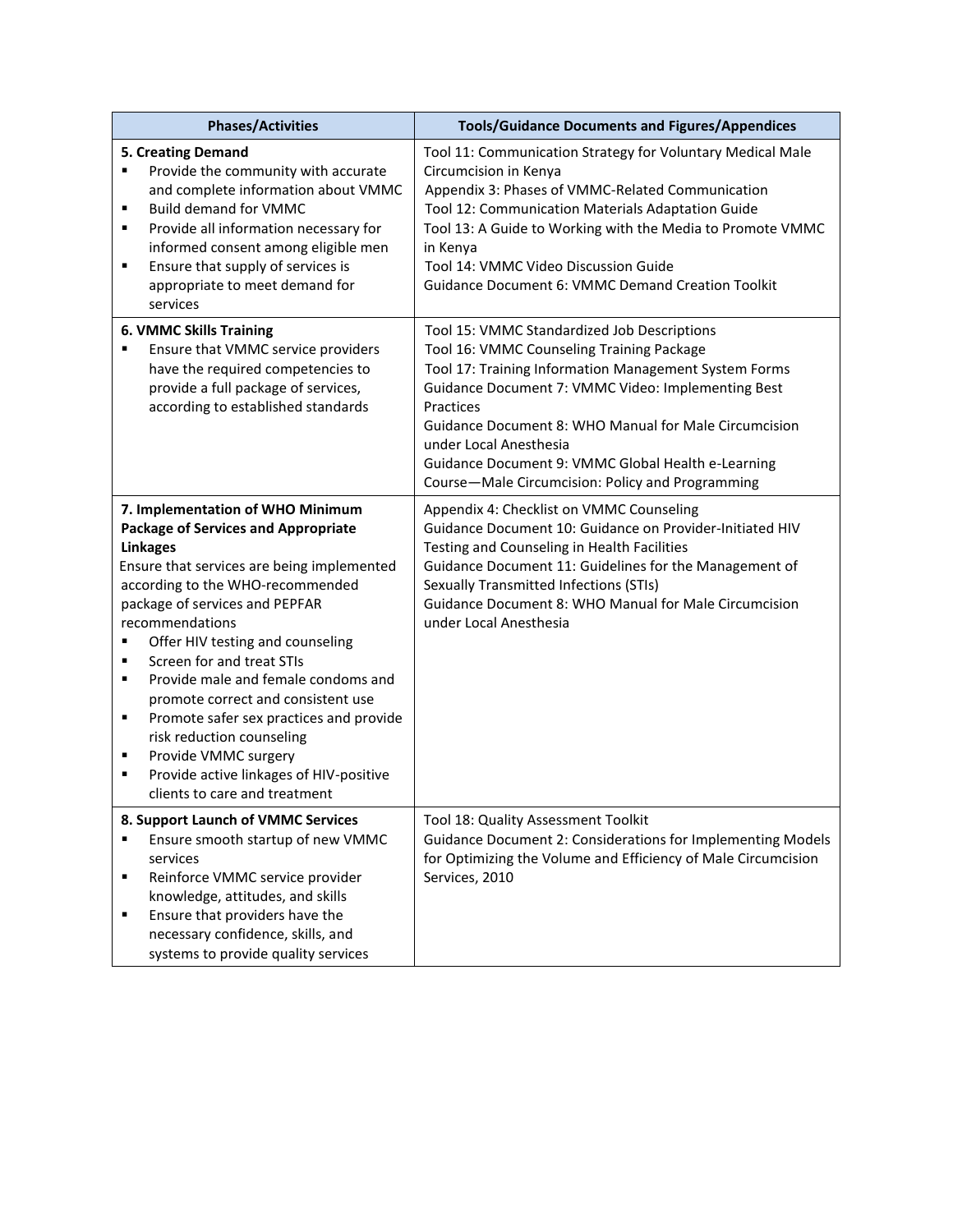| <b>Phases/Activities</b>                                                                                                                                                                                                                                                                                                                                                                                                                                             | <b>Tools/Guidance Documents and Figures/Appendices</b>                                                                                                                                                                                                                                                                                                                                                               |
|----------------------------------------------------------------------------------------------------------------------------------------------------------------------------------------------------------------------------------------------------------------------------------------------------------------------------------------------------------------------------------------------------------------------------------------------------------------------|----------------------------------------------------------------------------------------------------------------------------------------------------------------------------------------------------------------------------------------------------------------------------------------------------------------------------------------------------------------------------------------------------------------------|
| 9. Training VMMC Supervisors<br>Ensure that VMMC supervisors have the<br>supervision skills and specific technical<br>knowledge about VMMC required for<br>effective, supportive supervision<br>٠<br>Ensure that VMMC supervisors are able<br>to assess providers before, during, and<br>after service provision<br>Ensure that VMMC supervisors are able<br>٠<br>to use Performance Improvement and<br>Quality Assurance materials during<br>supportive supervision | Tool 18: Quality Assessment Toolkit<br>Guidance Document 8: WHO Manual for Male Circumcision<br>under Local Anesthesia<br><b>Guidance Document 12: Supervising Health Care Services:</b><br>Improving the Performance of People                                                                                                                                                                                      |
| 10. Adverse Events Management,<br><b>Monitoring, and Reporting</b><br>Manage clinically adverse events related<br>٠<br>to VMMC surgery<br>Ensure that appropriate referrals are<br>٠<br>made for adverse events                                                                                                                                                                                                                                                      | <b>Guidance Document 8: WHO Manual for Male Circumcision</b><br>under Local Anesthesia<br><b>Guidance Document 13: PEPFAR Next Generation Indicators</b><br>Reference Guide<br>Appendix 5: Adverse Events Classification and Grading                                                                                                                                                                                 |
| 11. Routine Monitoring, Reporting, and<br><b>Evaluation</b><br>$\blacksquare$<br>Collect, analyze, and utilize routine data<br>from VMMC service provision to ensure<br>quality, safety, and progress<br>Ensure that VMMC programs have the<br>٠<br>relevant data infrastructure in place so<br>that routine data can be collected from<br>client records at each VMMC site<br>Monitor and report community<br>٠<br>mobilization data                                | Tool 19: VMMC Client Record Form<br>Tool 20: VMMC Monthly Reporting Form<br>Tool 21: VMMC Client Register<br><b>Guidance Document 13: PEPFAR Next Generation Indicators</b><br>Reference Guide<br>Guidance Document 14: A Guide to Indicators for Male<br>Circumcision Programs in the Formal Health Care System, 2010<br>Guidance Document 15: PEPFAR Guidance for Monitoring &<br><b>Reporting VMMC Indicators</b> |
| 12. Special Studies<br>Conduct periodic studies and/or evaluations<br>to address specific issues not addressed in<br>routine M&E, for example:<br>Client perspectives on quality of services<br>٠<br>Changes in sexual risk behaviors<br>٠<br>Barriers to older men accessing services<br>٠                                                                                                                                                                          | Guidance Document 16: PEPFAR Country Operational Plan<br>(COP) 2012 Technical Considerations                                                                                                                                                                                                                                                                                                                         |